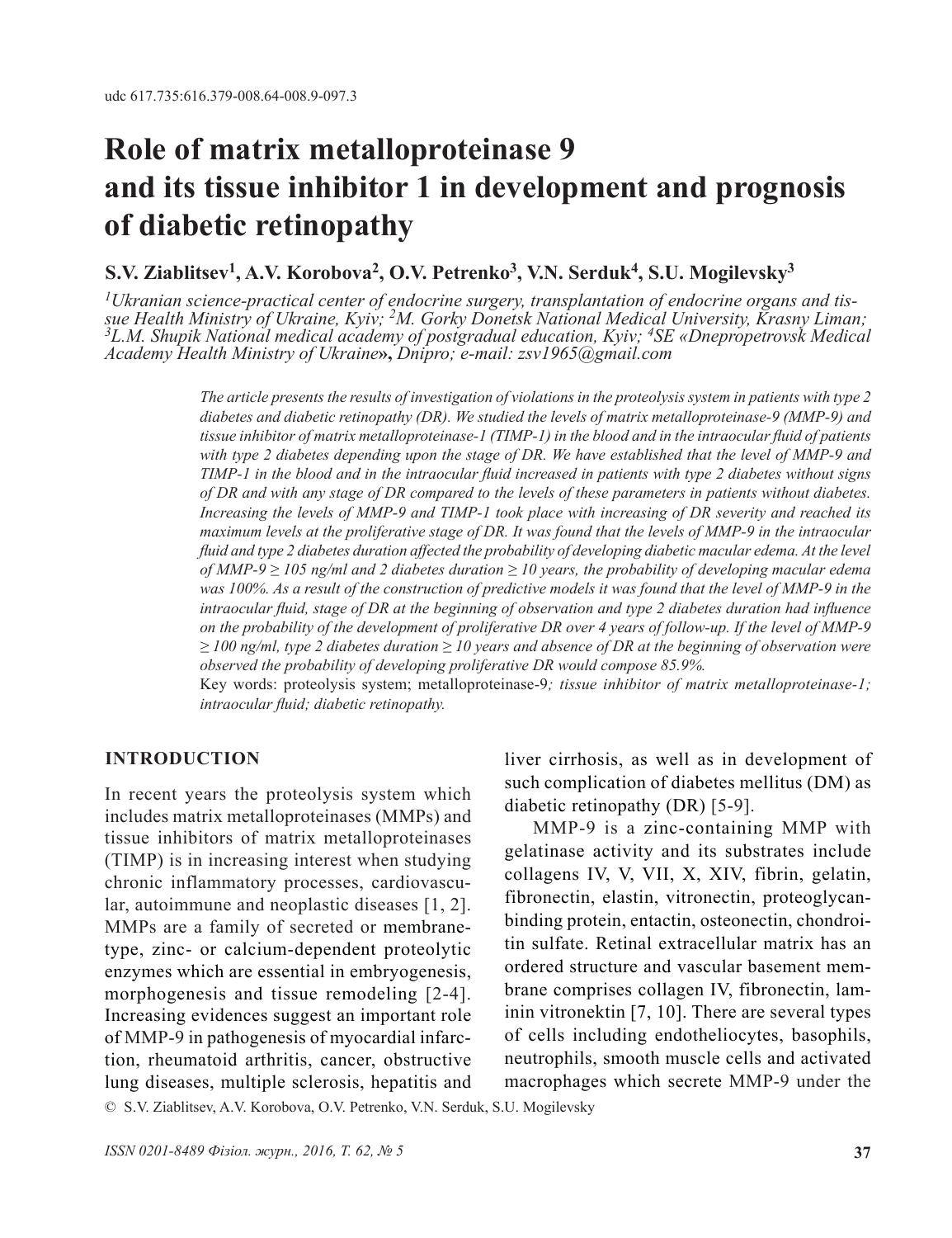influence of proinflammatory cytokines and other factors [11].

DR is a major cause of blindness among working-age people suffering from DM [12, 13]. According to Health Ministry of Ukraine data the prevalence of DM in our country is 2.5%. However according to International Diabetes Federation data it was 2009 when the prevalence of DM in Ukraine has already been 9.6% with 92% of patients with DM type 2 [14, 15]. Worldwide, the number of people with DR will increase from 126.6 million in 2010 to 191 million by 2030 [12]. DR leads to a decrease in visual function in 30-90% of diabetic patients [13, 16]. Although DR has traditionally been considered a late complication of diabetes, it can justifiably be regarded as a typical pathological change in retinal vascular bed [17]. In recent years an efficiency of metabolic control and blood pressure control in protection of DR progression has been proven. However in our country only 13.1% of patients achieved target levels of glycosylated hemoglobin (HbA1c)  $<$  7% in 2014 [18]. The earliest preclinical signs of DR include selective apoptosis of pericytes, Müller cells, glial cells and endotheliocytes, as well as an increase in mitochondrial damage. However, the precise pathophysiological mechanism of retinal vascular bed cells death in the DR is still unclear [8, 10, 11, 19]. The greatest threats for blindness development in patients with DM type 2 are diabetic macular edema (DME) and proliferative diabetic retinopathy (PDR) [16, 17, 20].

Based on the above reasons, the goal of our study was to investigate the role of disturbances in the proteolysis system (MMP-9 and TIMP-1) in the development and progression of DR.

## **METHODS**

MMP-9 and TIMP-1 levels were determined in the blood and intraocular fluid (IOF) of 154 patients (163 eyes), of which 112 patients (121 eyes) had DM type 2 (the study group) and 42 patients (42 eyes) were not diabetic (the surgery for age-related cataract by means of phacoemulsification with further intraocular lens implantation. The patients' mean age was 67.55±0.83 years in the study group and  $67.09\pm1.49$  years in the control group (P=0.84). There were 62.5 % female and 37.5% male patients in the study group and 59.5% female and 40.5% male patients in the control group, respectively (P=0.73). DM type 2 mean duration in the study group was  $6.07 \pm 0.31$  years  $(\text{minimal} - 0.5 \text{ year}; \text{maximal} - 18 \text{ years}).$ Patients receiving statins and fibrates and those who had renal failure, pancreatitis, neoplastic diseases, obstructive respiratory diseases, prior myocardial infarction, glaucoma, age-related macular degeneration, intravitreal injections of medications and laser coagulation of the retina in history were excluded. The study group patients with  $HbA1c > 8.0\%$  were also excluded. Written informed consent on blood and IOF sampling for determining of MMP-9 and TIMP-1 levels and the use of research results for scientific purposes was obtained from each patient. MMP-9 and TIMP-1 levels in patients' blood and IOF were determined on the ELISA analyzer «PR2100 Sanofi diagnostic Pasteur» (France) by means of kits for ELISA "matrix metalloproteinase-9" and "tissue inhibitor of matrix metalloproteinase-1" produced by Bender Medsystems (Austria) according to the instructions of the manufacturer. Follow-up in the study group was 4 years with ophthalmologic examination of patients each 6 months. The degree of DR severity in patients with DM type 2 was determined after cataract surgery using a DR severity scale of the American Academy of Ophthalmology [21]. Ophthalmologic examination included visometry, refractometry, pneumotonometry, biomicroscopy, contact retinal biomicroscopy with Goldmann lens. Optical coherence tomography on the tomograph Stratus OCT, Carl Zeiss (Germany), color photography of ocular fundus on Visucam Zeiss apparatus; fluorescent retinal angiography

control group). All patients were subjected to

if indicated, were also carried out. The final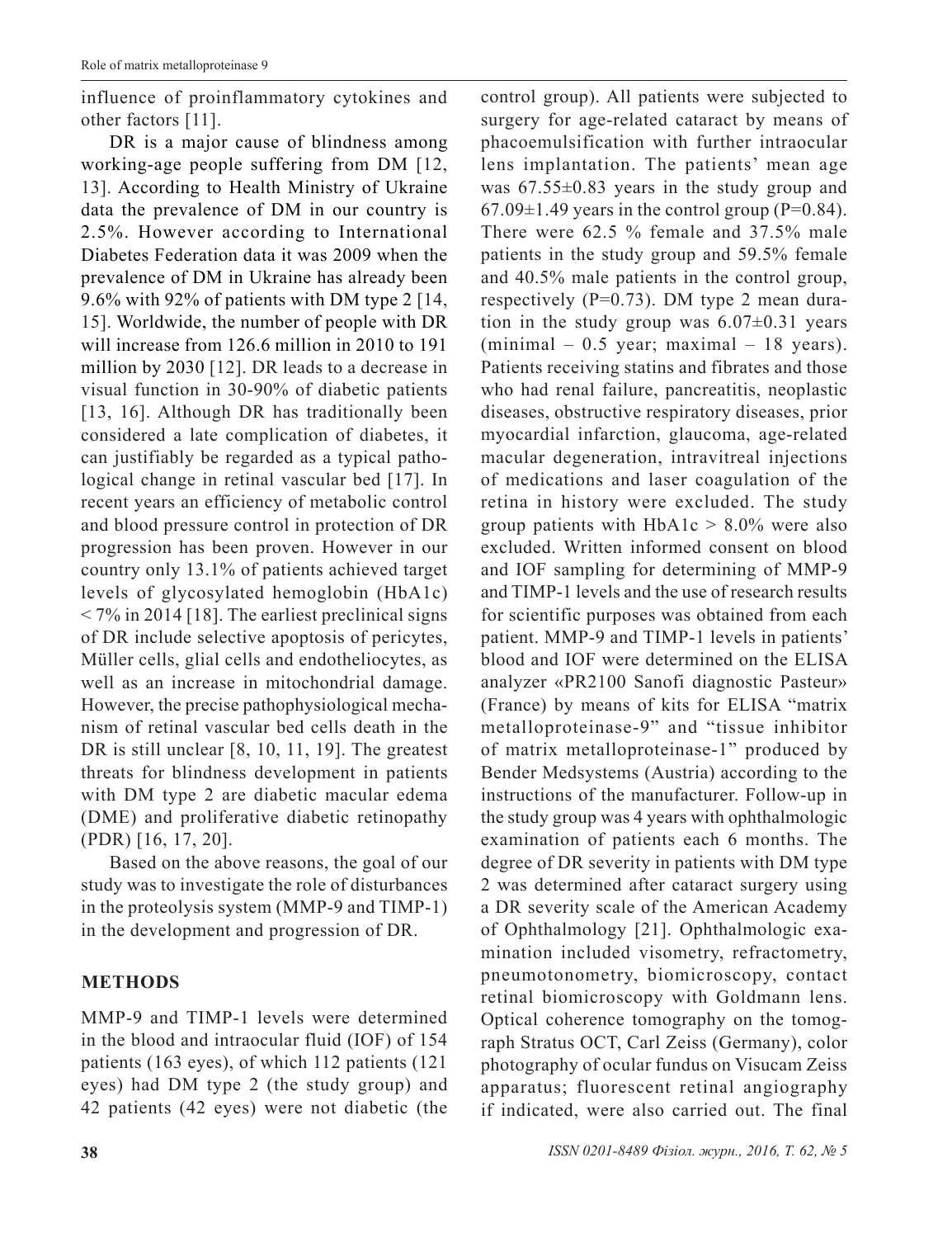assessment of the retina state in the study group was performed at the beginning of follow-up after surgery, as well as at the end of the 1-st and 4-th year of observation.

For statistical analysis Statistica 7.0 (StatSoft Inc., 2004) were used. Quantitative variables were expressed as  $M \pm m$  where  $M$  – mean value, m – standard deviation, median Me – median. Cause-effect relationships and the role of prognostic risk factors in DME development in patients with DM type 2 during 1-st year of follow-up were investigated. A mathematical model for predicting DME development was based on the results of observations of 121 eyes in the study group. A mathematical model to predict PRD development was based on the results of observations of 112 eyes in the study group (as patients with signs of PRD at the beginning of observations were excluded). Prognostic risk factors include MMP-9 levels in IOF, sex, age, DM duration and a degree of DR at the beginning of observations (it was estimated by scale from 0 to 3, where  $0 - no$ DR 1 – initial nonproliferative DR (NPDR), 2 – moderate NPDR, 3 – severe NPDR).

A probability of the event (DME or PRD development) ranging from 0 to 1 was predicted using binary logistic regression. There was no probability of the event if P=0-0.5 (i.e. less than 50%). Otherwise there was more than 50% probability the event to occur if  $P>0.5$ .

#### **RESULTS AND DISCUSSION**

It was established that after cataract surgery in the study group there were 51.2% cases (62 eyes) with no DR, 16.5% cases (20 eyes) of initial NPDR, 18.2% cases (22 eyes) of moderate NPDR, 6.6% cases (8 eyes) of severe NPDR and 7.5% cases (9 eyes) of PDR.

Mean blood MMP-9 and TIMP-1 levels in patients of the study group were increased compared to those in the control group (table 1).

Blood MMP-9 levels in patients with DM type 2 having different stages of DR ranged from 55.89 ng/ml to 124.65 ng/ml, while in nondiabetic patients a minimal blood level of MMP-9 was 30.89 ng/ml, and maximal  $-80.00$  ng/ml.

Minimal blood TIMP-1 level in patients of the study group was 239.34 ng/ml, and maximal – 496.50 ng/ml, while in the control group minimal blood TIMP-1 level was 127.58 ng/ ml, and maximal – 433.90 ng/ml, respectively.

Our data on an increase in blood MMP-9 and TIMP-1 levels in patients with DM type 2 are consistent with the results obtained by foreign researchers [9, 22]. However in Tayebjee M.H. et al. study there was not a statistically significant difference in MMP-9 levels between patients with DM type 2 and the control group [22]. This perhaps could be explained by the presents in the aforementioned study of patients with concomitant somatic pathology which may affect MMP-9 levels. According to Derosa G. et al. study plasma levels of MMP-9, TIMP-1 and TIMP-2 are increased in diabetic patients compared to nondiabetic individuals, that could reflect pathological changes in extracellular matrix remodeling at this disease [9]. In our opinion, an increase in blood MMP-9 and TIMP-1 levels in patients with DM type 2 suggests that in patients with DM type 2 and DR there is a systemic involvement of body vessels in chronic immune inflammation and accelerated

**Table 1. Blood MMP-9 and TIMP-1 levels in patients of the study and control groups (M±m; Me; min; max)**

| Indexes         | The study group<br>$(n=112)$ | The control group<br>$(n=42)$ | Statistical<br>significance. P |  |
|-----------------|------------------------------|-------------------------------|--------------------------------|--|
| MMP-9 ng/ml Me; | $79.37 \pm 1.45$             | $51.28 \pm 1.7$               | P < 0.001                      |  |
| min; max        | 77.12; 55.89; 124.65         | 50.0; 30.89; 80.00            |                                |  |
| $TIMP-1$ ng/ml  | $339.87 \pm 5.56$            | $218.44 \pm 11.81$            | P < 0.001                      |  |
| Me; min; max    | 326.06; 239.34; 496.50       | 189.86; 127.58; 433.90        |                                |  |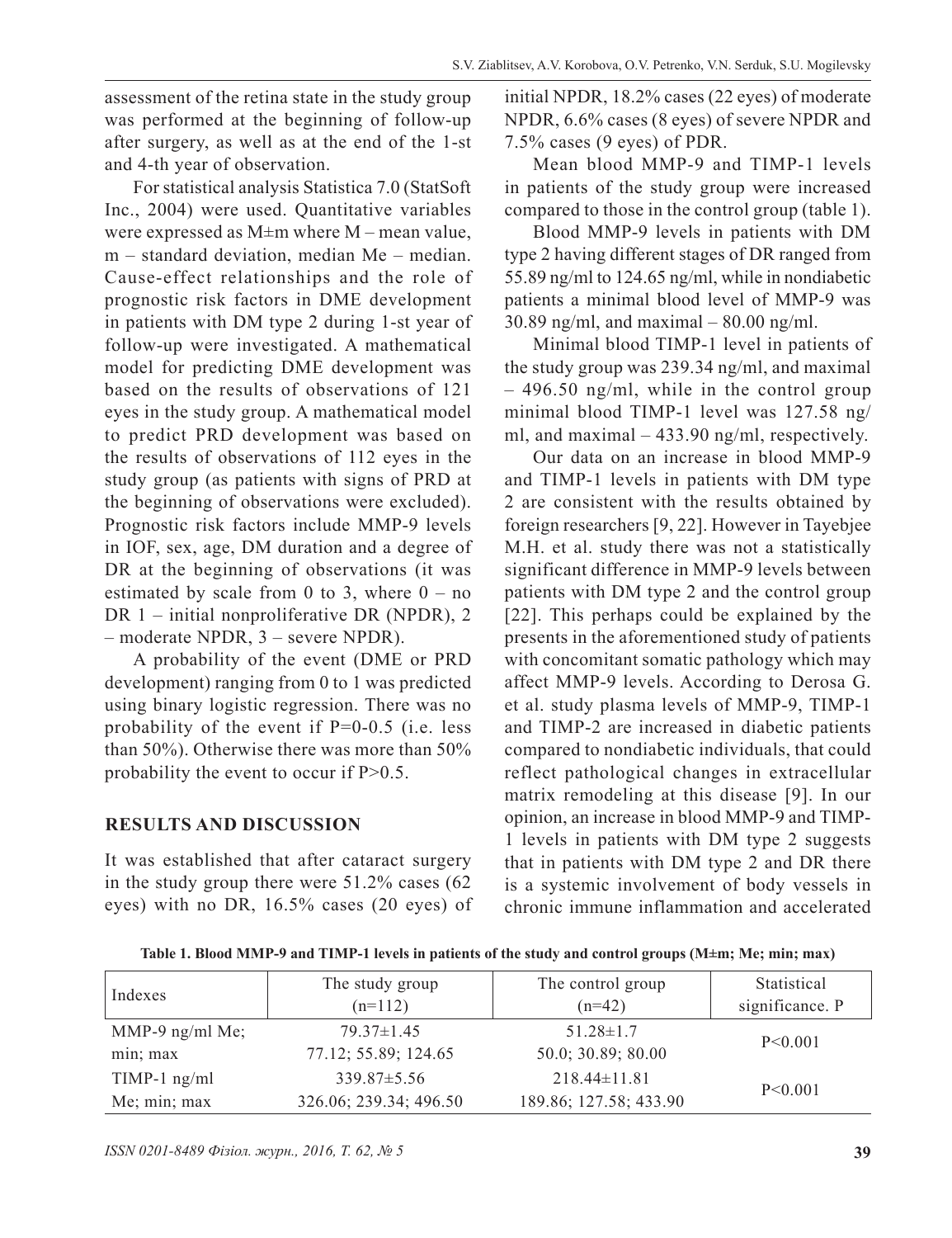atherosclerosis as DM type 2 is an equivalent of coronary heart disease [23]. Furthermore, MMP-9 is considered as a marker of systemic inflammation and as a marker of atheromatous plaque destabilization [23].

It was found that blood MMP-9 levels in patients with DM type 2 increased in accordance with the severity of retinal lesions (table 2).

In the study group, even in the absence of DR, blood MMP-9 levels exceeded those in the control group (P<0.001). The highest blood MMP-9 levels were revealed in patients with PDR – 103.34±6.14 ng/ml. Blood TIMP-1 levels in patients of the study group in the absence of DR and at any stage of DR were higher than those in the control group  $(P<0.05)$ . The highest blood TIMP-1 levels were revealed in patients with PDR  $-436.06 \pm 23.49$  ng/ml.

In Beránek M. et al. study (2010) elevated blood MMP-9 levels were indentified in patients with DM and PDR as well as in patients with DM type 2 and not PDR compared to the control group [24]. In general, our results were consistent with the data of that study.

In our study it was found that mean MMP-9 and TIMP-1 levels in IOF are increased in patients with DM type 2 compared to those in patients of the control group (P<0.001) (table 3).

Table 4 shows MMP-9 and TIMP-1 levels in IOF of patients with DM type 2 according to the stage of DR, as well as a comparison of these variables between groups of patients without DR, with initial, moderate and severe NPDR and PDR and with the control group. It was found that MMP-9 and TIMP-1 levels in IOF of patients of the study group are increased at any stage of DR and in those having no DR as compared to patients of the control group (P<0.05). The levels of MMP-9 and TIMP-1 increased in accordance with the severity of DR and peaked at the proliferative stage of the disease – 117.78±6.35 ng/ml and 512.13±19.26 ng/ml, respectively (table 4).

Abu El-Asrar A.M. et al. (2013) by means of Western blot and zymography analysis demonstrated significant increases in the expression levels of MMP-1, MMP-7, MMP-9 and vascular endothelial growth factor (VEGF) in vitreous samples from 32 PDR patients compared to nondiabetic controls [25]. In that study it was also shown an increase in the expression of MMP-9 by vascular endothelial cells and stromal cells in fibrovascular epiretinal membranes in PDR. In epiretinal membranes of patients with PDR cytoplasmic immunoreactivity for MMP-9 was present in vascular endothelial cells, monocytes, macrophages and neutrophils. These findings suggested that intraocular cellular production is the relevant source of MMP-9 and VEGF and that systemic inflow mechanism is

| DR stage                  | MMP-9 $(ng/ml)$      | $TIMP-1$ (ng/ml)       |
|---------------------------|----------------------|------------------------|
| An absence of DR $(n=54)$ | $70.59 \pm 1.15$ *   | $310.65 \pm 5.39$ *    |
| Initial NPDR $(n=19)$     | $77.61 \pm 1.31$ * # | $330.25\pm6.81$ * #    |
| Moderate NPDR $(n=22)$    | $84.55 \pm 2.0$ * #  | $349.88 \pm 7.23$ * #  |
| Severe NPDR $(n=8)$       | $97.46 \pm 8.02$ * # | $408.59 \pm 25.02$ * # |
| PDR $(n=9)$               | $103.34\pm 6.14$ * # | $436.06\pm23.49*$      |

**Table 2. Blood MMP-9 and TIMP-1 levels in patients of the study group depending on DR stage (M±m)**

\* difference in comparison with the control group is statistically significant, P<0.05;

# difference in comparison of similar indexes levels between the different stages of DR (between an absence DR and initial NPDR; between initial NPDR and moderate NPDR; between moderate NPDR and severe NPDR; between severe NPDR and PDR), P<0.05.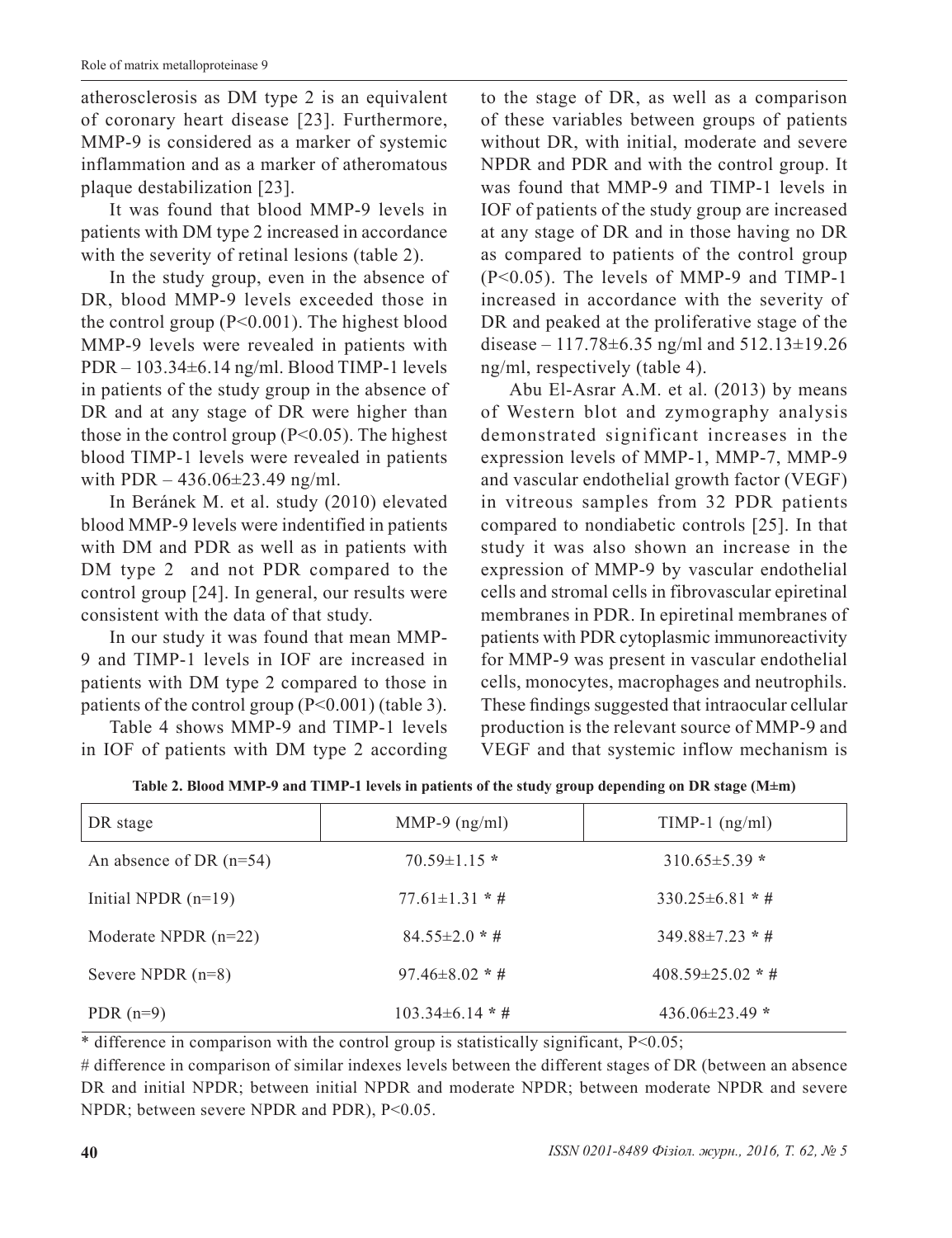| Indexes                      | The study group $(n=121)$               | The control group $(n=42)$              | Statistical<br>significance P |
|------------------------------|-----------------------------------------|-----------------------------------------|-------------------------------|
| MMP-9 ng /ml Me;<br>min; max | $85.97 \pm 1.57$<br>82.1; 55.35; 146.52 | $46.92 \pm 2.35$<br>43.15; 22.45; 87.05 | P < 0.001                     |
| TIMP-1 ng /ml                | $397.63 \pm 7.33$                       | $231.36 \pm 16.44$                      | P < 0.001                     |
| Me; min; max                 | 366.05; 256.18; 680.87                  | 191.29; 132.55; 650.76                  |                               |

**Table 3. MMP-9 and TIMP-1 levels in IOF from patients of the study and control groups (M±m; Me; min; max)**

rather improbable. The authors concluded that it was MMP-1 and MMP-9 contributed to the retinal neoangiogenesis and fibrosis resulting in PDR development.

Our findings of increased levels of MMP-9 in IOF in initial stages of NPDR and in PDA are consistent with the views of foreign authors on the dual role of MMP-9 in DR development: in early stages of the disease MMP-9 promotes retinal capillary cell death and increased permeability of the inner blood-retinal barrier, and later, in the proliferative stage, it is involved in processes of retinal neovascularization [19].

TIMP-1 levels were significantly increased in the vitreous of diabetic patients with the highest levels in PDR patients. In that study a strong correlation between TIMP-1 expression and proMMP-9 in vitreous of patients with PDR was also found. Demonstrated that human diabetic neovascular membranes contain high levels of type IV collagenases which include MMP-9 and MMP-2, while active forms of these enzymes are not found in the normal human retina.

According to the results of calculations the final prognostic model for DME development within 1<sup>st</sup> year of follow-up in patients with DM type 2 includes two features: levels of MMP-9 in IOF and DM type 2 duration. In general form the equation for the binary logistic regression is as follows:

$$
P=\frac{1}{1-2.718^{-9.951+(-0.112\times X_1-0.266\times X_2)}},
$$

where  $X_1$  - MMP-9 levels in IOF (ng/ml),  $X_2$  -DM type 2 duration (years).

It was found that at MMP-9 levels  $\geq 105$  ng/ ml and DM type 2 duration  $\geq 10$  years the probability for DME development within 1-st year follow-up is  $100\%$  (P=1). At MMP-9 levels = 90 ng/ml and DM type 2 duration = 5 years the probability for DME development within 1-st year follow-up is still high  $81\%$  (P=0.81).

| DR stage                  | MMP-9 $(ng/ml)$       | $TIMP-1$ (ng/ml)       |
|---------------------------|-----------------------|------------------------|
| An absence of DR $(n=62)$ | $76.32 \pm 1.51$ *    | $362.86 \pm 8.45$ *    |
| Initial NPDR $(n=20)$     | $81.54 \pm 1.61$ * #  | $391.38\pm14.74$ * #   |
| Moderate NPDR $(n=22)$    | $96.67\pm1.8*$ #      | $433.57\pm16.12$ * #   |
| Severe NPDR $(n=8)$       | $109.376\pm4.39$ * #  | 464.90 $\pm$ 22.36 * # |
| PDR $(n=9)$               | $117.78 \pm 6.35$ * # | $512.13 \pm 19.26$ *   |

**Table 4. MMP-9 and TIMP-1 levels in IOF from patients of the study group depending on DR stage (M±m)**

\* difference in comparison with the control group is statistically significant, P<0.05;

# difference in comparison of similar indexes levels between the different stages of DR (between an absence DR and initial NPDR; between initial NPDR and moderate NPDR; between moderate NPDR and severe NPDR; between severe NPDR and PDR), P<0.05.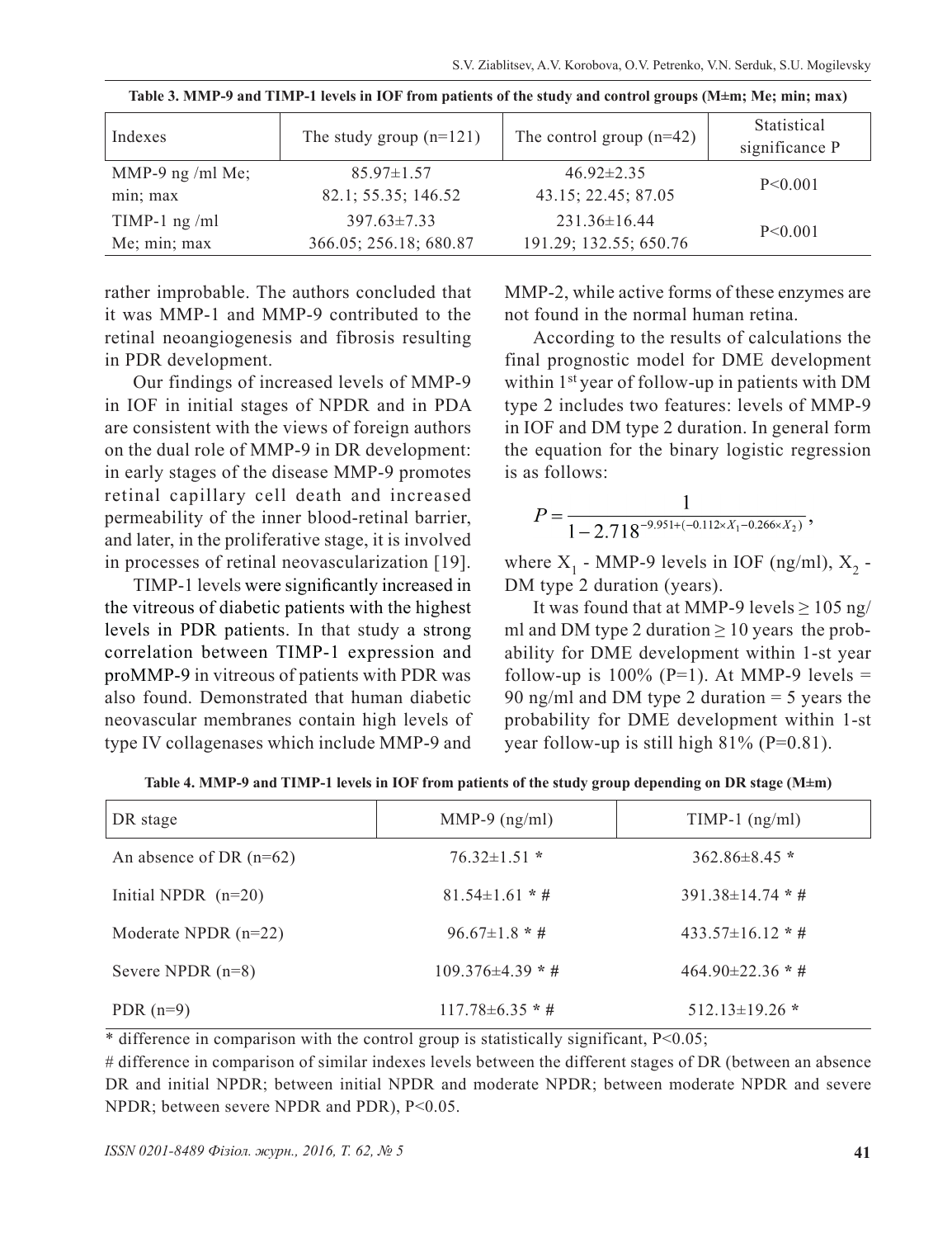In our study DME developed within 1-st year of follow-up in 28 eyes (23.14% of cases) of which 8 eyes did not have signs of DR at the beginning of observation, 2 eyes had signs of initial NPDR, 14 eyes – moderate NPDR and 4 eyes – PRD. The presence of DME was confirmed by examination data, optical coherence tomography and FAG of the retina. These patients required laser treatment and/or intravitreal VEGF inhibitors. Of 28 eyes with DME in 26 eyes (92.7%) MMP-9 levels in IOF were above 90 ng/ml.

Within 4-year follow-up PDR developed in 19.64% of cases (22 of 112 eyes in patients of the study group) and it was accompanied by occurrence of a large number of hard and cotton-like exudates, an increase in number of microhemorrhages and occurrence of large intraretinal and preretinal hemorrhages, optic disc neovascularization and retinal neovascularization. PDR development was confirmed by examination data and FAG of the retina. These patients required laser treatment, vitreoretinal surgery and intravitreal VEGF inhibitors. The mean MMP-9 level in IOF in these patients was  $102.37\pm2.72$  ng/ml, TIMP-1 - 495.67 $\pm21.85$  ng/ ml, DM type 2 duration  $-9.41\pm0.08$  years.

Within 4-year follow-up DR occurred and progressed in 45 eyes (37.19% of cases): in 28 eyes DME has developed, in 22 eyes PDR has developed and in 8 eyes without DR signs of moderate NPDR have developed.

According to the results of calculations the final prognostic model for PDR development within 4-year follow-up in patients with DM type 2 includes three features: a stage of DR at the beginning of observation, levels of MMP-9 in IOF and DM type 2 duration. The equation for the binary logistic regression is as follows:

$$
P=\frac{1}{1-2.718^{-16.665+(-0.125 \times X_1-0.594 \times X_2-0.338 \times X_3)}},
$$

where  $X_1$  – MMP-9 levels in IOF (ng/ml),  $X_2$  – DM type 2 duration (years),  $X_3$  – a stage of DR at the beginning of observation.

It was found that at MMP-9 level  $\geq 105$  ng/ ml and DM type 2 duration  $\geq 10$  years and an absence of DR at the beginning of observation the probability for PDR development within 4-year follow-up is high and accounts 85.9 %  $(P=0.859)$ .

Thus, MMP-9 levels in IOF of patients with DM type 2, the initial degree of DR severity as well as DM type 2 duration were statistically significant risk factors for DR progression within 4 years of follow-up.

### **CONCLUSIONS**

Alterations in the proteolysis system in patients with DR and DM type 2 were revealed. They included an increase in MMP-9 and TIMP-1 levels in blood and IOF in patients with DM and the absence of signs of DR and in patients with DM and DR of any stage compared to those in nondiabetic patients (P<0.05). MMP-9 and TIMP-1 levels increased in accordance to an increase in DR severity: MMP-9, TIMP-1 levels reached a maximum in PDR (103.34±6.14 ng/ ml and  $436.06\pm23.49$  ng/ml in blood and 117.78±6.35 ng/ml and 512.13±19.26 ng/ml in IOF, respectively).

By means of prognostic model constructing it was established that MMP-9 levels in IOF and DM type 2 duration have an effect on the probability for DME development. At MMP-9 levels  $\geq$  105 ng/ml and DM type 2 duration  $\geq$  10 years the probability for DME development within 1-year follow-up is 100%. At MMP-9 levels 90 ng/ml and DM type 2 duration 5 years the probability for DME development within 1-year follow-up is 81%.

By means of prognostic model constructing it was established that MMP-9 levels in IOF, a stage of DR at the beginning of observation and DM type 2 duration have an effect on the probability for PDR development in patients with DM type 2 within 4-year follow-up. At MMP-9 levels  $\geq$ 105 ng/ml, DM type 2 duration  $\geq 10$  years and an absence of DR at the beginning of observation the probability for PDR development within 4-year follow-up is high and accounts 85.9%  $(P=0.859)$ .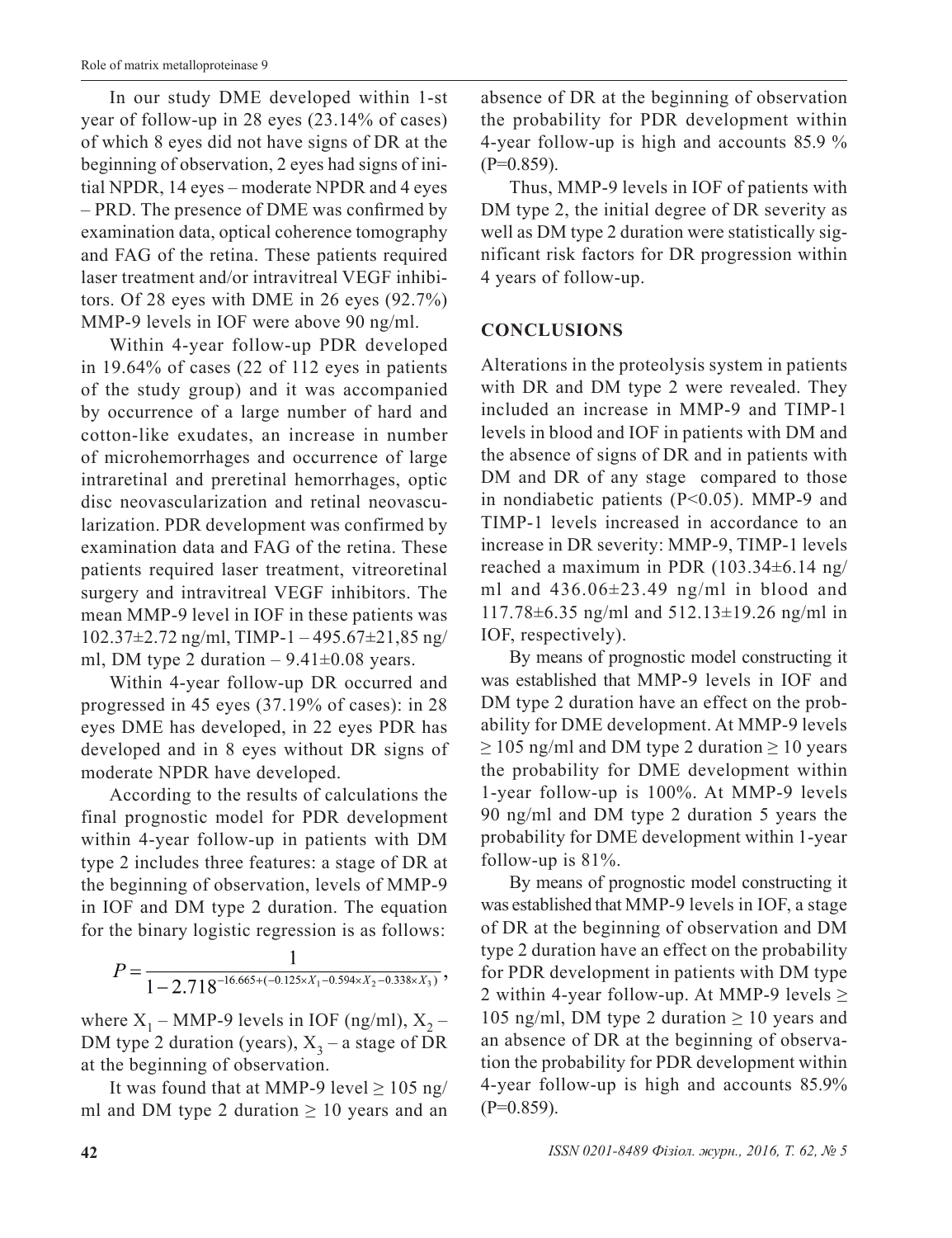#### **С.В. Зябліцев<sup>1</sup>, О.В. Коробова<sup>2</sup>, О.В. Петренко3, В.М. Сердюк<sup>4</sup>, С.Ю. Могилевський<sup>3</sup>**

#### **РОЛЬ МАТРИКСНОЇ МЕТАЛОПРОТЕЇНАЗИ 9 ТА ЇЇ ТКАНИННОГО ІНГІБІТОРА 1 В РОЗ-ВИТКУ І ПРОГНОЗУВАННІ ДІАБЕТИЧНОЇ РЕТИНОПАТІЇ**

У статті наведено результати дослідження порушень у системі протеолізу у хворих на цукровий діабет (ЦД) 2-го типу та діабетичну ретинопатію (ДР). Вивчали вміст матриксної металопротеїнази 9 (ММП-9) і її тканинного інгібітора 1 (ТІМП-1) у крові та внутрішньоочній рідині (ВОР) хворих на ЦД 2-го типу залежно від стадії ДР. Встановлено зміни в системі протеолізу у хворих на ДР і ЦД 2-го типу, які полягали в підвищенні вмісту ММП-9 і ТІМП-1 у крові та ВОР як за відсутності ознак ДР, так і за будь-якої її стадії порівняно з цими показниками у хворих без діабету. Підвищення вмісту ММП-9 і ТІМП-1 у крові та ВОР хворих на ЦД 2-го типу відбувалося зі збільшенням тяжкості ДР: за проліферативної ДР ці показники досягли максимуму. Встановлено, що вміст ММП-9 у ВОР і тривалість ЦД 2-го типу впливають на ймовірність розвитку діабетичного макулярного набряку. За вмісту ММП-9≥105 нг/мл і тривалості ЦД 2-го типу понад 10 років вона становить 100 %. У результаті побудови прогностичної моделі встановлено, що на ймовірність розвитку проліферативної ДР у хворих на ЦД 2-го типу протягом 4 років впливають: вміст ММП-9 у ВОР, стадія ДР на початку спостереження та тривалість ЦД 2-го типу. За вмісту ММП-9≥100 нг/мл, тривалості ЦД 2-го типу понад 10 років і відсутності ознак ДР на початку спостереження ймовірність розвитку проліферативної ДР становила 85.9%.

Ключові слова: система протеолізу; металопротеїназа-9; тканинний інгібітор матриксної металопротеїнази 1; внутрішньоочна рідина; діабетична ретинопатія.

*<sup>1</sup>Український науково-практичний центр ендокринної хірургії, трансплантації ендокринних органів і тканин МОЗ України, Київ; 2Донецький національний медичний університет ім. М. Горького, Красний Лиман; <sup>3</sup>Національна медична академія післядипломної освіти ім. П.Л. Шупика, Київ; 4ДУ «Дніпропетровська медична академія МОЗ України», Дніпро*

#### **С.В. Зяблицев<sup>1</sup>, А.В. Коробова<sup>2</sup>, О.В. Петренко3, В.Н. Сердюк<sup>4</sup>, С.Ю. Могилевский<sup>3</sup>**

#### **РОЛЬ МАТРИКСНОЙ МЕТАЛЛОПРОТЕИНАЗЫ 9 И ЕЕ ТКАНЕВОГО ИНГИБИТОРА 1 В РАЗВИТИИ И ПРОГНОЗИРОВАНИИ ДИАБЕТИЧЕСКОЙ РЕТИНОПАТИИ**

В статье приведены результаты исследований нарушений в системе протеолиза у больных сахарным диабетом (СД) 2-го типа и диабетической ретинопатией (ДР). Определяли содержание матриксной металлопротеиназы-9 (ММП-9) и ее тканевого ингибитора 1 (ТИМП-1) в крови и внутриглазной жидкости (ВГЖ) у больных СД 2-го типа иммуноферментным методом. Установлены изменения в системе протеолиза у больных ДР и СД 2-го типа, которые заключались в повышении содержания ММП-9 и ТИМП-1 в крови и ВГЖ как при отсутствии признаков ДР, так и при любой ее стадии в сравнении с этими показателями у больных без диабета. Установлено, что содержание ММП-9 во ВГЖ и давность СД 2-го типа влияют на вероятность развития диабетического макулярного отека. При содержании ММП-9  $> 105$  нг/ мл и длительности СД 2-го типа  $\geq 10$  лет вероятность развития отека составляет 100%. На вероятность развития пролиферативной ДР у больных СД 2-го типа в течение 4 лет наблюдения влияют: содержание ММП-9 во ВГЖ, стадия ДР в начале наблюдения и длительность СД 2-го типа. При содержании ММП-9 ≥ 100 нг/мл, длительности СД 2-го типа ≥ 10 лет и отсутствии признаков ДР в начале наблюдения вероятность развития пролиферативной формы составляет 85.9%.

Ключевые слова: система протеолиза; металлопротеиназа-9; тканевой ингибитор матриксной металлопротеиназы-1; внутриглазная жидкость; диабетическая ретинопатия.

*<sup>1</sup>Украинский научно-практический центр эндокринной хирургии, трансплантации эндокринных органов и тканей МЗ Украины, Киев; 2Донецкий национальный медицинский университет им. М. Горького, Красный Лиман; 3Национальная медицинская академия последипломного образования им. П.Л. Шупика, Киев; <sup>4</sup>ГУ «Днепропетровская медицинская академия МОЗ Украины», Днепр*

#### **REFERENCES**

- 1. Evrosimovska B, Velickovski B, Dimova C, Veleska-Stefkovska D. Matrix metalloproteinases (with accent to collagenases). J Cell Anim Biol. 2011; 5(7). 113-20.
- 2. Raffetto JD, Khalil RA. Matrix Metalloproteinases and their inhibitors in vascular remodeling and vascular disease. Biochem Pharmacol. 2008; 75(2): 346-59. doi: 10.1016/j.bcp.2007.07.004.
- 3. Nagase H, Woessner JF. Matrix metalloproteinases. J Biol Chem. 1999; 274: 21491-4. doi: 10.1074/ jbc.274.31.21491.
- 4. Giebel SJ, Menicucci G, McGuire PG. Matrix metalloproteinases in early diabetic retinopathy and their role in alteration of the blood-retinal barrier. Lab Invest. 2005; 85(5): 597-607. doi: 10.1038/labinvest.3700251.
- 5. Malemud CJ. Matrix metalloproteinases (MMPs) in health and disease: an overview. Front Biosc. 2006; 11. 1696-701.
- 6. Rogowicz A, Zozulińska D, Wierusz-Wysocka B. Role of matrix metalloproteinases in the development of vascular complications of diabetes mellitus – clinical implications.